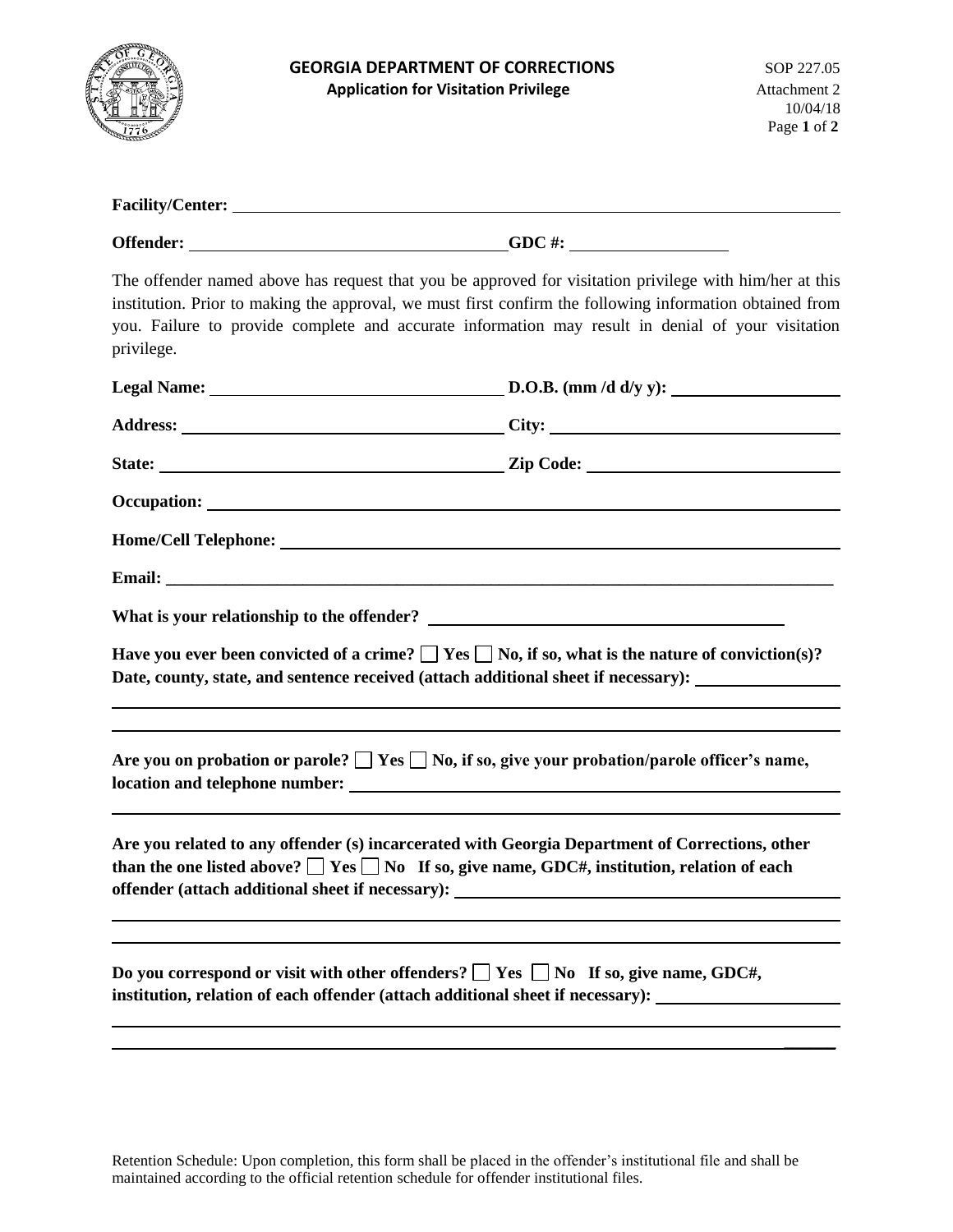

**Please check and attach appropriate documentation to verify your relationship with the listed offender:**

**Notarized letter from you verifying your common law relationship** 

□ Birth Certificate □ Divorce Decree □ □ □ Other:

**THIS SECTION ONLY NEEDS TO BE COMPLETED IF YOU ARE NOT EXTENDED FAMILY (PARENT, SIBLING, CHILD, GRANDPARENT, SPOUSE, STEP-PARENT, STEP-SIBLING, BROTHER/SISTER-IN-LAW, AUNT, UNCLE, COUSIN, HALF SIBLING, NIECE, NEPHEW, or STEP-CHILD) OF THE OFFENDERS. PLEASE FEEL FREE TO ATTACH ADDITIONAL SHEETS IF NEEDED.**

**Describe the nature of your relationship with this offender:** 

**How long have you known this offender:** Prior to their incarceration?  $\Box$  Yes  $\Box$  No

**\_\_\_\_\_\_\_**

**Where and how did the relationship develop?** 

**Explain how your relationship with the offender will assist in and contribute toward his/her rehabilitation:** 

## **CRIMINAL/DRIVER HISTORY CONSENT (TO BE COMPLETED BY EVERYONE)**

**I, , hereby authorize Georgia Department of Corrections to receive any criminal history information at any time pertaining to me which may be in the files of any criminal justice agency on the** *National Crime Information Center/Georgia Crime Information Center* **(NCIC/GCIC) network.**

**Social Security Number Driver's License Number**

**Signature Date**

**Signature** of parent/guardian Date **(If under 18 years of age)**